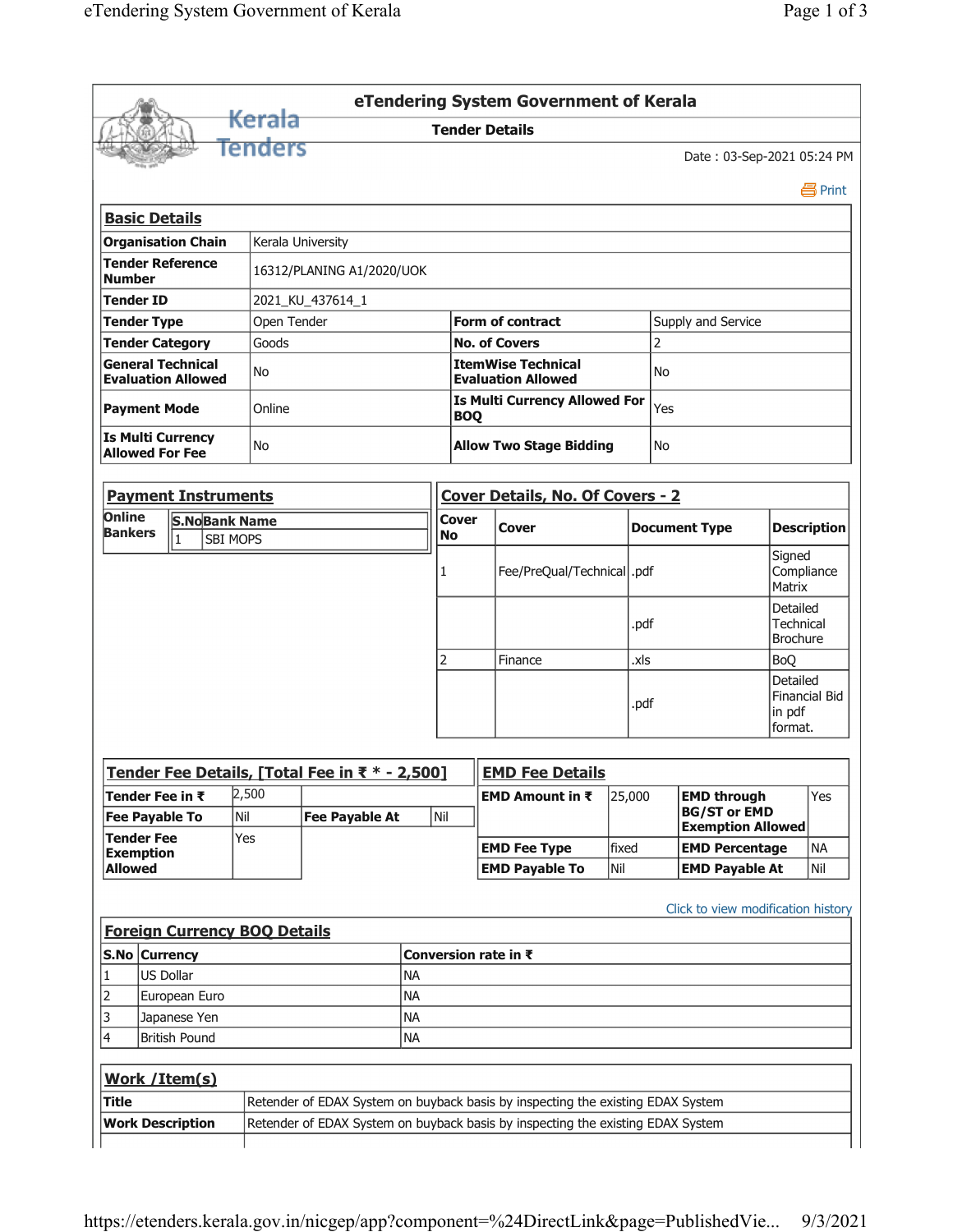| <b>Pre Qualification</b><br><b>Details</b>               | Please refer Tender documents.                   |                                      |        |                                        |                                    |
|----------------------------------------------------------|--------------------------------------------------|--------------------------------------|--------|----------------------------------------|------------------------------------|
| Independent<br><b>External</b><br><b>Monitor/Remarks</b> | <b>NA</b>                                        |                                      |        |                                        |                                    |
| <b>Show Tender Value</b><br>in Public Domain             | l No                                             |                                      |        |                                        |                                    |
| Tender Value in ₹                                        | 0.00                                             | <b>Product Category</b>              |        | Equipments Sub category                | <b>NA</b>                          |
| <b>Contract Type</b>                                     | Tender                                           | <b>Bid Validity (Days)</b>           | 120    | <b>Period Of Work</b><br>(Days)        | 120                                |
| <b>Location</b>                                          | Department of<br>Optoelectronics,<br>Kariavattom | Pincode                              | 695581 | <b>Pre Bid Meeting</b><br><b>Place</b> | <b>NA</b>                          |
| <b>Pre Bid Meeting</b><br><b>Address</b>                 | <b>NA</b>                                        | <b>Pre Bid Meeting Date NA</b>       |        | <b>Bid Opening Place</b>               | Senate House<br>Campus,<br>Palayam |
| <b>Should Allow NDA</b><br>Tender                        | l No                                             | <b>Allow Preferential</b><br> Bidder | No.    |                                        |                                    |
| <b>Critical Dates</b>                                    |                                                  |                                      |        |                                        |                                    |

| <b>Publish Date</b>                                           | 03-Sep-2021 06:00 PM | <b>Bid Opening Date</b>              | 15-Sep-2021 11:00 AM |
|---------------------------------------------------------------|----------------------|--------------------------------------|----------------------|
| Document Download / Sale Start   03-Sep-2021 06:00 PM<br>Date |                      | Document Download / Sale End<br>Date | 10-Sep-2021 06:00 PM |
| <b>Clarification Start Date</b>                               | NА                   | <b>Clarification End Date</b>        | l NA                 |
| <b>Bid Submission Start Date</b>                              | 03-Sep-2021 06:00 PM | <b>Bid Submission End Date</b>       | 10-Sep-2021 06:00 PM |

| <b>Tender Documents</b>              |                           |                           |                      |                    |                          |                          |
|--------------------------------------|---------------------------|---------------------------|----------------------|--------------------|--------------------------|--------------------------|
| <b>NIT</b><br><b>Document</b>        | <b>S.No Document Name</b> |                           |                      | <b>Description</b> | Document<br>Size (in KB) |                          |
|                                      |                           | Tendernotice 1.pdf        |                      | retender document  |                          | 86.41                    |
| <b>Work Item</b><br><b>Documents</b> |                           | <b>S.No Document Type</b> | <b>Document Name</b> |                    | <b>Description</b>       | Document<br>Size (in KB) |
|                                      |                           | BOQ                       | BOQ 622010.xls       |                    | BOO in xls format        | 219.50                   |

| <b>Bid Openers List</b> |                                |                        |                            |  |  |  |
|-------------------------|--------------------------------|------------------------|----------------------------|--|--|--|
| <b>S.No</b>             | Bid Opener Login Id            | <b>Bid Opener Name</b> | Certificate Name           |  |  |  |
| 11.                     | lue kariavattom@rediffmail.com | SOBHA K                | Sobha K                    |  |  |  |
| 12.                     | minidejo@gmail.com             | MINI DEJO KAPPEN       | <b>DR MINI DEJO KAPPEN</b> |  |  |  |
| β.                      | probios1@gmail.com             | <b>G PRASAD</b>        | <b>IG PRASAD</b>           |  |  |  |
| Ι4.                     | sreelaprasad@rediffmail.com    | SREELA RAJ N R         | <b>IDR SREELA RAJ N R</b>  |  |  |  |

| <b>Tender Properties</b>                        |               |                                     |     |  |  |  |
|-------------------------------------------------|---------------|-------------------------------------|-----|--|--|--|
| <b>Auto Tendering</b><br><b>Process allowed</b> | No.           | <b>Show Technical bid status</b>    | Yes |  |  |  |
| <b>Show Finance bid</b><br> status              | Yes           | <b>Show Bids Details</b>            | Yes |  |  |  |
| BoQ Comparative Chart<br>model                  | <b>Normal</b> | BoQ Compartive chart decimal places | 12  |  |  |  |
| BoQ Comparative Chart<br>Rank Type              |               | Form Based BoQ                      | lNo |  |  |  |
|                                                 |               |                                     |     |  |  |  |
| <b>Tender Inviting Authority</b>                |               |                                     |     |  |  |  |
|                                                 |               |                                     |     |  |  |  |